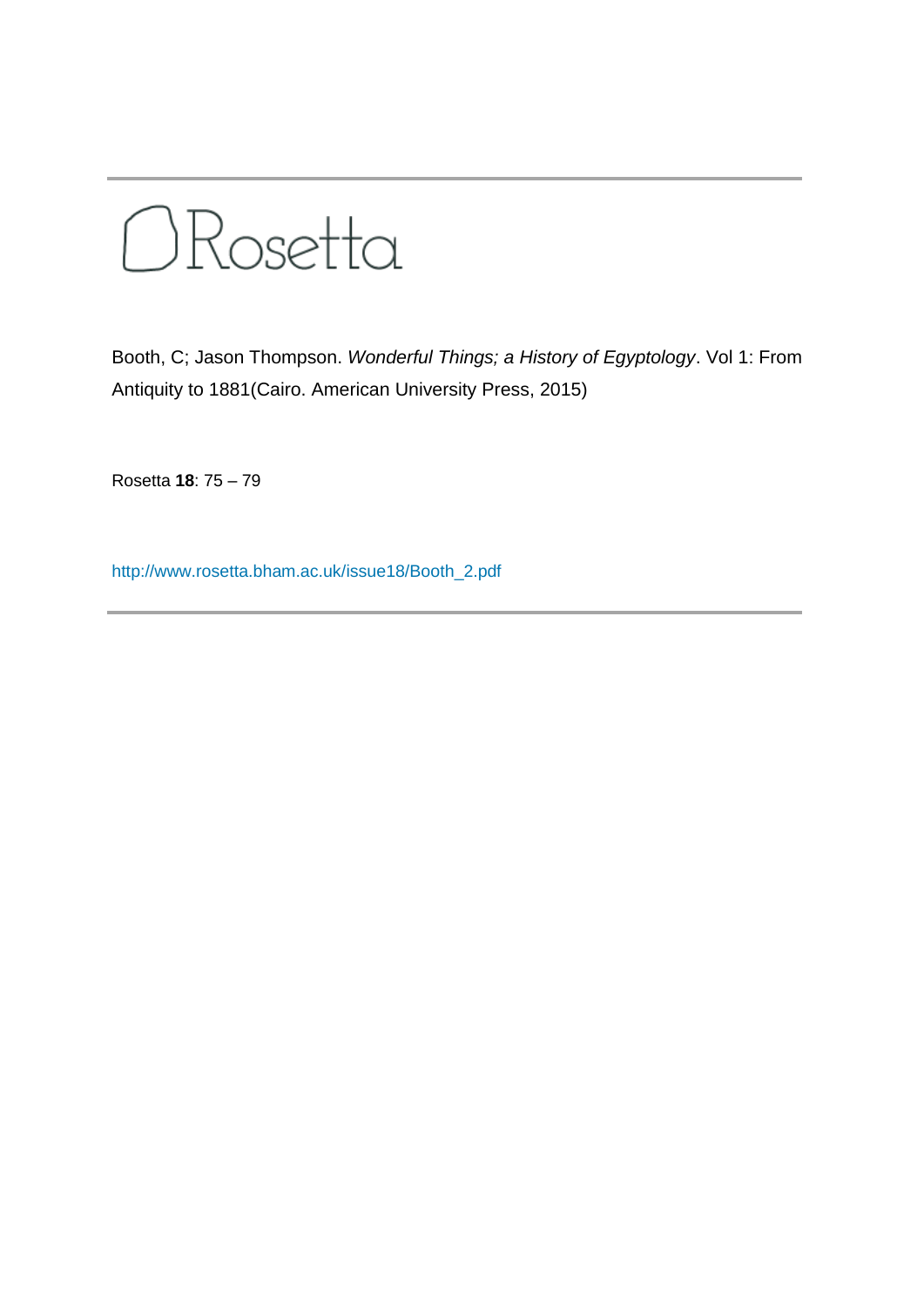## **Jason Thompson.** *Wonderful Things; a History of Egyptology***. Vol 1: From Antiquity to 1881(Cairo. American University Press, 2015). ISBN: 978 977 416 599 3 pp.359. Hardback £30**

## *Review by Charlotte Booth*

The foreword by Jaromir Malek speaks very highly of this volume claiming it is a wellexecuted attempt at writing a history of Egyptology, something that has not been comprehensively attempted before. The author's introduction, however, reads like a literature review and rather than offering insight into the material was more a dispassionate list of book titles and authors. The book also lacks illustrations. This was justified in the introduction;

"my intention is to allow the text to speak for itself in the textual volumes of *Wonderful Things* and present the visual aspect of Egyptological history in a future volume and in a video series that will display that history in yet another dimension"(p.13)

Unfortunately this approach necessitates purchasing further volumes if or when they are published and greatly affects the pleasure in reading this volume as a standalone work.

On the nature of the book he explains that the history of Egyptology is about people and therefore it "has been essential to provide substantial biographical information for many of the great Egyptologists" (p.12). However, he does not attempt to do this until chapter 5 and the onset of the nineteenth century.

The structure of the book is in itself unusual with the first four chapters written in chronological order from the time of the ancient Egyptians until the Renaissance, and chapters 5 to 14 covering the eighteenth and nineteenth century. The chapters on the nineteenth century were categorised by theme with the same characters appearing throughout. A chronology may have been useful with a list of eminent scholars and their dates to prevent the reader from having to flick back and forth trying to work out their own chronology.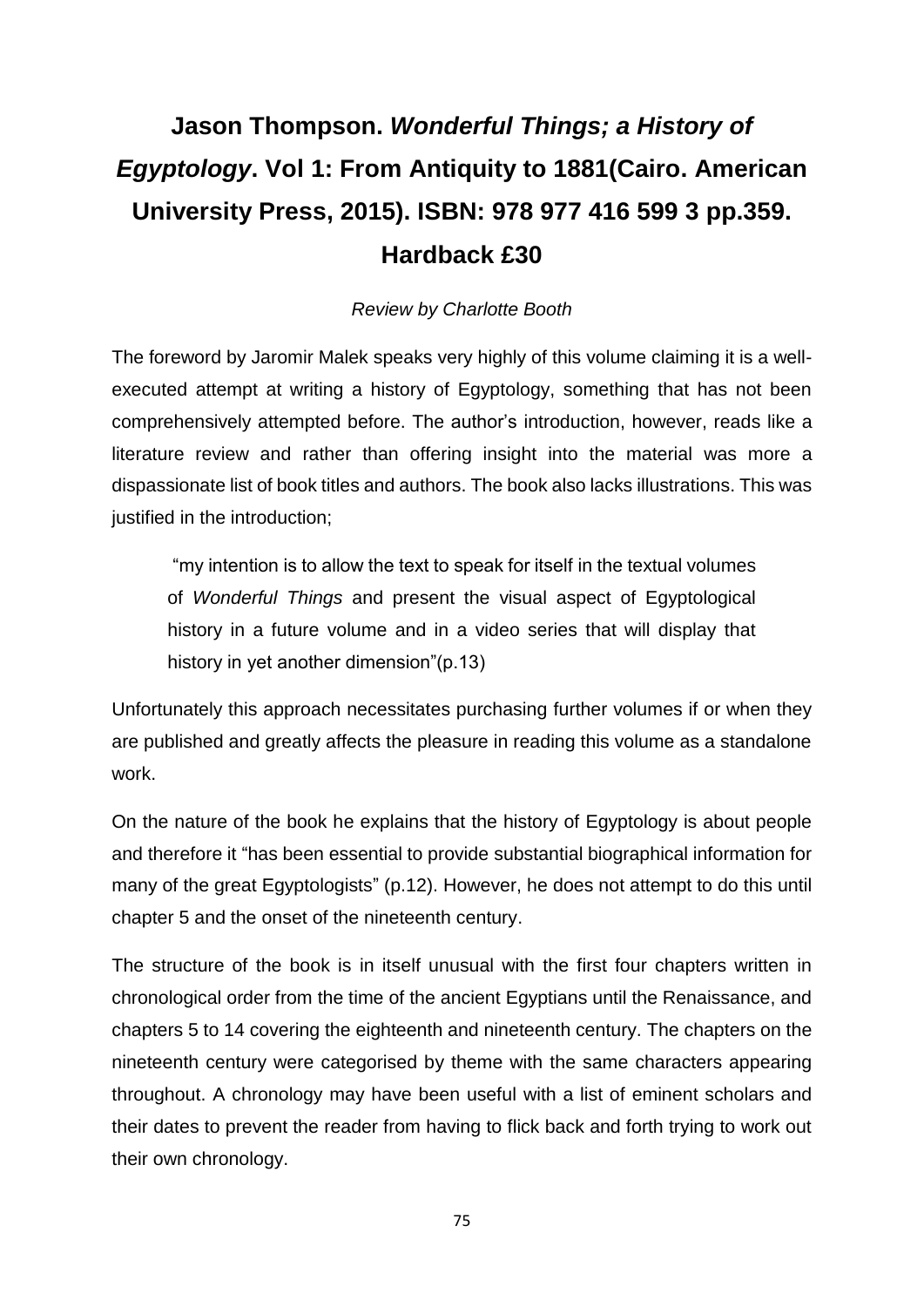These negative aspects aside this work is incredibly well-researched and provides an overview of the creation of the discipline of Egyptology. The history starts with the ancient Egyptians' interest in their own history and highlights Khaemwaset as 'the first Egyptologist'. This evolves into the Roman obsession with all things Egyptian leading to the transportation and manufacture of obelisks, resulting in there being more standing obelisks in Italy than Egypt.

The ancient decline in the knowledge of written hieroglyphics dictated the direction future Egyptologists took and provided a strong thread for the rest of the book. In the chapters on the medieval hiatus and the Renaissance scholars strove to understand the language and numerous books were published regarding the nature of hieroglyphs including one by Nostradamus. Most people believed each sign held some spiritual concept and it was not until Carsten Niebuhr (1733-1815) suggested the key to understanding hieroglyphs was through the study of Coptic that progress could be made. Unfortunately this line of research was not pursued until much later.

The Renaissance also saw an increase in travel to Egypt followed by the publication of books on the history and monuments. This theme was re-visited in chapter 13 and the nineteenth century increase in travel and subsequent travel books. For both the Renaissance and the nineteenth century Thompson provides a whistle-stop tour through a number of the better known publications.

Thompson touches briefly on medieval contributions to Egyptology but this chapter was incredibly short and lacked detail. *Egyptology: The Missing Millennium, Ancient Egypt in Medieval Arabic Writings* by Okash el Daly (2005) still remains the best book on this topic and Thompson references this in the notes. Egyptology was not said to begin properly until the Napoleonic expedition to Egypt with the 151 savants who travelled with the French army in order to record the monuments, culture and nature. Their findings were published as the *Description de l'Égypte*.

The most famous and significant artefact from this expedition was the Rosetta Stone which bore an inscription in hieroglyphs, demotic and ancient Greek and was essential for the decipherment of hieroglyphs. The Rosetta Stone and the decipherment is the focus of chapter 6, and the process of decipherment and the background of all the key players including Silvestre de Sacy (1758-1838), Åkerblad (1763-1819), Thomas Young (1773-1829) and Jean-François Champollion (1790-1832) are given.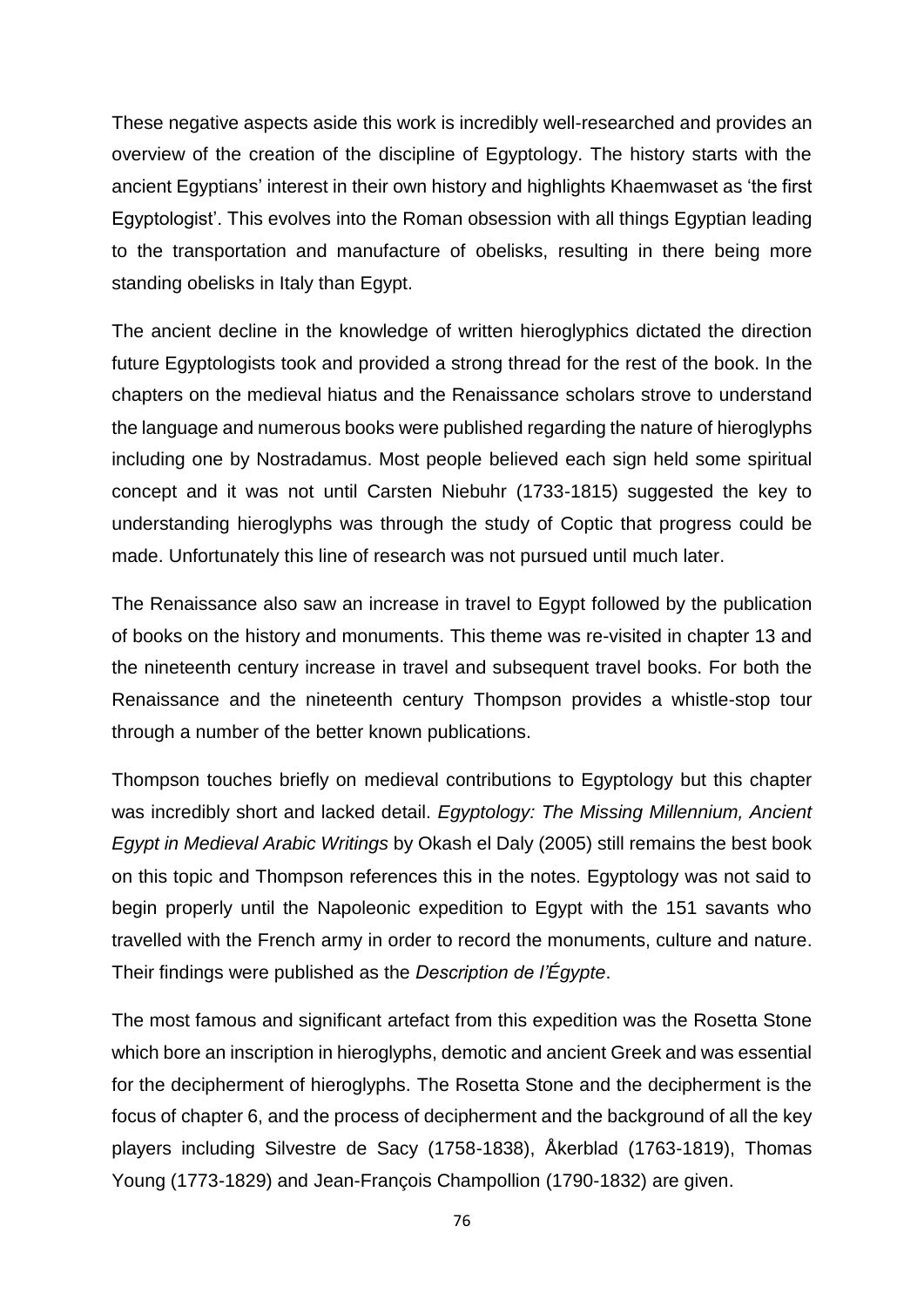The description of the expedition and decipherment is very thorough but it is a subject that has been written on frequently and little was new. Thompson approaches the work of Champollion objectively and highlights how he failed to reference or acknowledge the work of scholars before him. Young had even received advice from Silvestre de Stacy in 1815 stating: "If I have any advice to give you, it is not to communicate your discoveries to M. Champollion. It could transpire that he would then claim priority" (p.119). Thompson makes it clear that Champollion did not 'decipher hieroglyphs' but rather made the important breakthroughs which other scholars could build on.

Whilst the race for hieroglyphic decipherment was happening in Europe, in Egypt, travelling had become widely available and much safer. After Mohammed Ali gained power many Europeans travelled to Egypt and William Richard Hamilton (1777-1859) started the trend for sailing from Cairo to Aswan quickly with the North wind and sightseeing on the way back. Newly arrived travellers engaged the help of Henry Salt or Bernadino Michele Maria Drovetti, who not only worked in order to acquire monuments for European collectors but also helped visitors obtain permits for travelling and excavation.

Egypt in the 1820s and the work of Robert Hay, John Gardner Wilkinson, Frédéric Cailliaud and Champollion's Franco-Tuscan Expedition which had the intention of following Napoleon's lead and writing a more detailed and accurate version of *Description de l'Égypte* becomes the focus of chapter 8. Following the death of Champollion in 1833 the discipline came to a halt as there was no-one in a position to continue his linguistic work. Many promising Egyptologists failed to progress in their studies, including Edward Hincks (1792-1866) who made leaps and bounds in translating the Book of the Dead but whom finance prevented from pursuing his studies. In the case of Robert Hay, William John Banks, and Henry Salt inactivity prevented their research being published. Gardner Wilkinson on the other hand, lost momentum after his *Manners and Customs* and did not publish anything vastly different and William Lane, though ready to publish, was hit by politics affecting publishers' schedules meaning his work remained unpublished.

From this period of inactivity rose Richard Lepsius who became an important Egyptologist. He started the Prussian expedition to Egypt which also had the intention of adding to the work of Napoleon. The Expedition produced the publication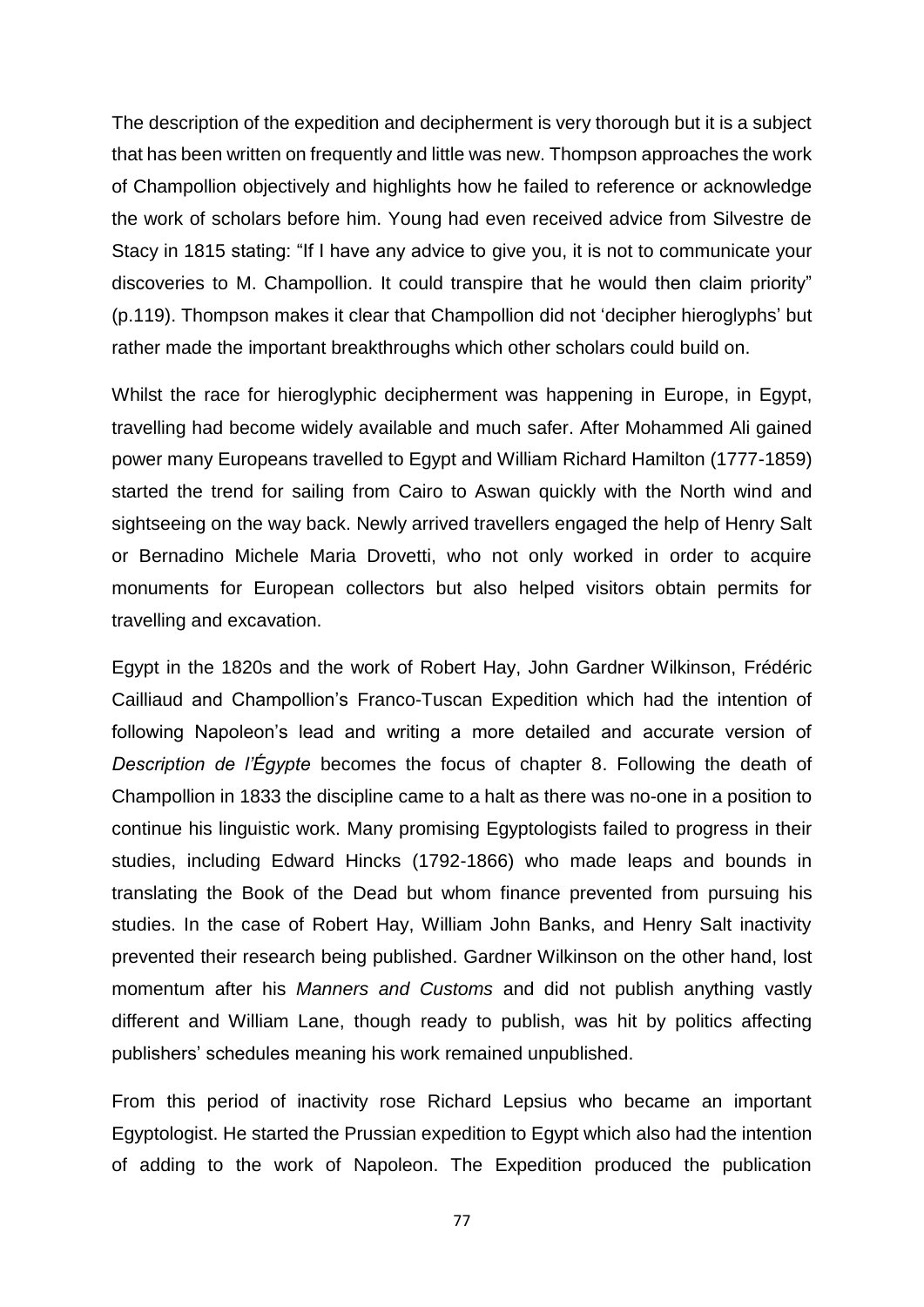*Denkmäler aus Ägypten un Aethiopien* which was published after the death of Lepsius by his student Édouard Naville.

The true legacy of the Prussian Expedition was the foundation of the museum in Berlin and chapter eleven discusses the development of Egyptian museums throughout Europe. This chapter had potential for a fascinating discussion on the theory of museum studies and practices of collection but instead was an inventory of whose private collections went into which museum and how much they paid. A sample of such descriptions runs thus:

"From that vantage point, Champollion was able to encourage the acquisition of Drovetti's second collection in 1827" (p.213)

Throughout the chapter there are very few, if any, details as to what pieces were included in these collections, and as such, 'Drovetti's second collection' will mean little to the average reader.

This is followed by a chapter on the representations of ancient Egypt in the nineteenth century with numerous descriptions of photographic developments and techniques including the fact that Petrie, ever frugal, decided to build his own camera rather than purchase one. The chapter then touches upon Egyptomania, something that has been extensively written about (and illustrated) elsewhere.

Considering chapter twelve summarised in detail the life and works of Auguste Mariette, the final chapter seemed mistitled as *Mariette's Monopoly*, as he seems to be mentioned only in passing. Instead the chapter discusses further details of the work of Lepsius and his rivalry with Brugsch. The chapter ends with the death of Mariette and a change in the discipline of Egyptology which will be discussed in volume II.

The content throughout the book is detailed and provides a thorough history of the development of Egyptology but there was little information that is not widely written about elsewhere. The unique thread throughout these chapters was the development of knowledge of the Egyptian language and its importance in the development of Egyptology as a discipline. It is because of this that this volume would provide a good introduction to students of the discipline, and the extensive bibliography offers advice for further reading. As a standalone volume it is affordable and, as long as the